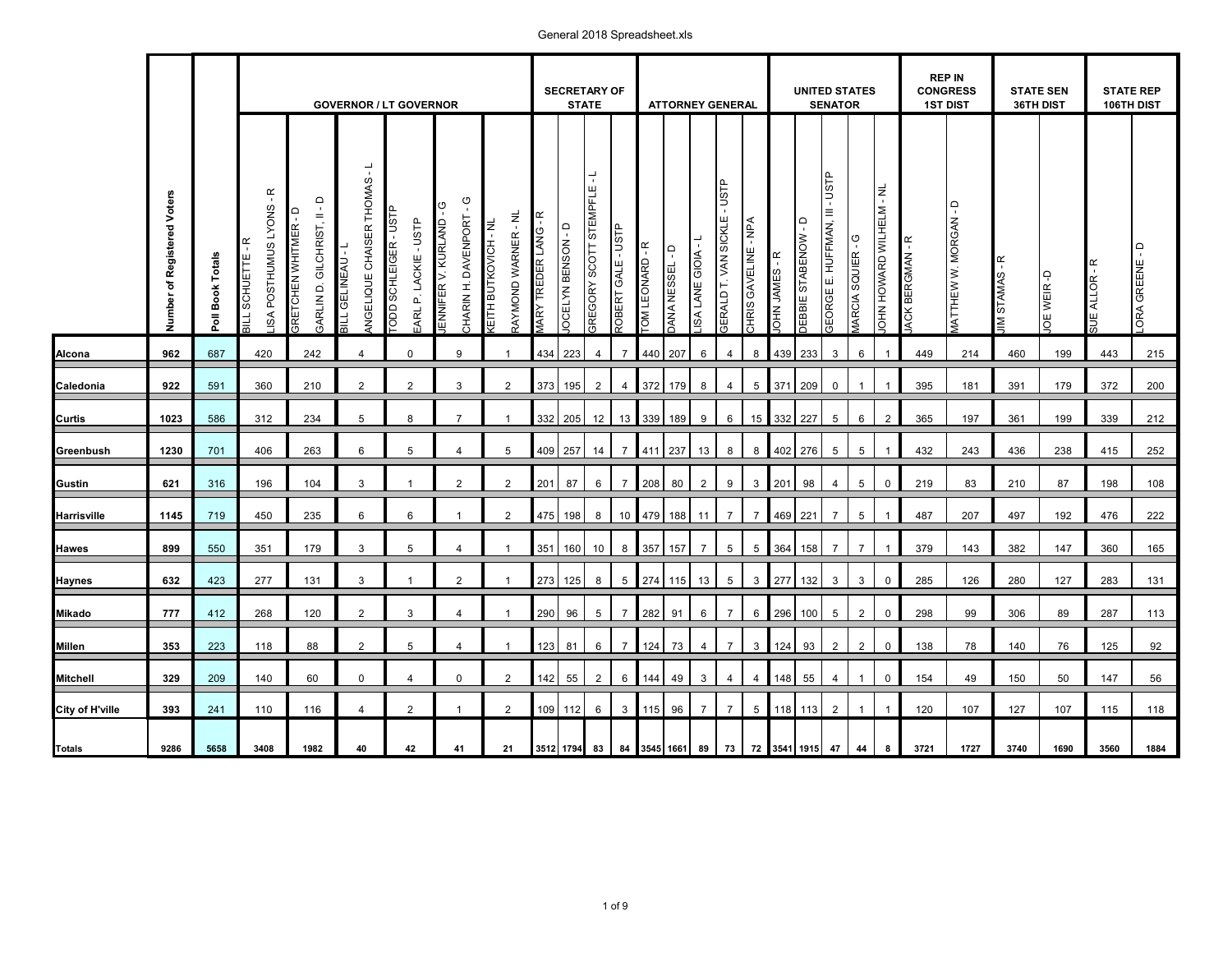## General 2018 Spreadsheet.xls

|                 |                          |                                      |                              | <b>STATE BOARD OF EDUCATION</b>  |                      |                |                            |                                |                                                  |                           |                    |                           |                                     |                       | <b>UNIVERSITY OF MICHIGAN</b> |                   |                    |                   |                                         |                                   |                               |                          |                             |                              |                                                     |                                                      |                | <b>MICHIGAN STATE UNIVERSITY</b>  |                         |                 |                                         |                                                   |                                                    |                  |                       | <b>WAYNE STATE UNIVERSITY</b> |                    |                                          |                              |
|-----------------|--------------------------|--------------------------------------|------------------------------|----------------------------------|----------------------|----------------|----------------------------|--------------------------------|--------------------------------------------------|---------------------------|--------------------|---------------------------|-------------------------------------|-----------------------|-------------------------------|-------------------|--------------------|-------------------|-----------------------------------------|-----------------------------------|-------------------------------|--------------------------|-----------------------------|------------------------------|-----------------------------------------------------|------------------------------------------------------|----------------|-----------------------------------|-------------------------|-----------------|-----------------------------------------|---------------------------------------------------|----------------------------------------------------|------------------|-----------------------|-------------------------------|--------------------|------------------------------------------|------------------------------|
|                 | $\propto$<br>AMI CARLONE | $\propto$<br>ZEILE<br><b>RICHARD</b> | $\Box$<br>UDITH P. PRITCHETT | $\overline{a}$<br>TIFFANY TILLEY | <b>I-MAMOBALICOS</b> | OHN J. TATAR   | <b>ALSN</b><br>AREN ADAMS- | USTP<br><b>OUGLAS LEVESQUE</b> | פ<br><b>WELLS</b><br>$\dot{\mathbf{r}}$<br>HERRY | ANNE HERING<br><b>MRY</b> | OGAN R. SMITH - WC | ĸ<br>NDREA FISCHER NEWMAN | $\propto$<br><b>WDREW RICHNER -</b> | $\Box$<br>ORDAN ACKER | AUL BROWN - D                 | AMES LEWIS HUDLER | <b>BOOSAL NHOI</b> | IOE SANGER - USTP | <b>ALSN</b><br><b>RYSTAL VAN SICKLE</b> | U<br><b><i>EVIN A. GRAVES</i></b> | ž,<br>MARGE KATCHMARK SALLOWS | ۴<br><b>DUTCH</b><br>AVE | <b><i>IIKE MILLER-R</i></b> | ؋<br><b>SRIANNA T. SCOTT</b> | $\mathsf{d}$<br><b>CHARRON TEBAY</b><br><b>ELLY</b> | $\overline{\phantom{0}}$<br>CAMPBELL<br><b>IRUCE</b> | IM ORZECHOWSKI | -usn-<br><b>SANGER</b><br>ANET M. | -UST<br>OHN PAUL SANGER | ARON MARIASY    | <b>BRIDGETTE R. ABRAHAM-GUZMAN - NL</b> | $\widetilde{\mathbf{K}}$<br><b>IANE DUNASKISS</b> | $\widetilde{\mathbf{K}}$<br><b>MAVID NICHOLSON</b> | RYAN C. BARNHILL | ؋<br><b>WIL KUMAR</b> | ON ELGAS                      | OHN T. HARGENRADER | <b>ALSIT</b><br>C. SCHWARTZ<br>CHRISTINE | MARC JOSEPH SOSNOWSKI - USTP |
| Alcona          | 387                      | 351                                  | 186                          | 173                              | 10 <sup>1</sup>      | 5              | 9                          | 2                              | 11                                               | 14                        | 11                 | 388                       | 350                                 | 178                   | 169                           | $\overline{4}$    | 5                  | 13                | 14                                      | 9                                 |                               | 369                      | 365                         | 187                          | 167                                                 | $\overline{7}$                                       | $\overline{7}$ | 14                                | 8                       | 6               |                                         | 375                                               | 355                                                | 181              | 160                   | $\overline{7}$                | 11                 | 19                                       | 9                            |
| Caledonia       | 324                      | 270                                  | 159                          | 134                              | 9                    | 3              | 10                         | 5                              | 9                                                | 19                        | 11                 | 318                       | 280                                 | 146                   | 144                           | $6\phantom{.}6$   | 3                  | 10                | 15                                      | $\overline{4}$                    | 6                             | 293                      | 286                         | 160                          | 143                                                 | $\overline{7}$                                       | 3              | 12                                | $\overline{7}$          | 6               | 5                                       | 302                                               | 275                                                | 151              | 130                   | $5\phantom{.0}$               | 6                  | 24                                       | 11                           |
| Curtis          | 277                      | 238                                  | 163                          | 164                              | 10 <sup>10</sup>     | 8              | 6                          | 11                             | 8                                                | 12                        | 12                 | 267                       | 237                                 | 167                   | 146                           | $5\phantom{.0}$   | 3                  | 15                | 18                                      | 8                                 | 11                            | 259                      | 244                         | 178                          | 146                                                 | 10                                                   | 9              | 18                                | 9                       | 8               | 9                                       | 258                                               | 234                                                | 173              | 138                   | 12                            | 9                  | 29                                       | 16                           |
| Greenbush       | 341                      | 312                                  | 218                          | 200                              | 15                   | 8              | 12                         | 6                              | 10                                               | 17                        | 19                 | 341                       | 326                                 | 201                   | 199                           | 9                 | 16                 | 9                 | 11                                      | 6                                 | 17                            | 318                      | 334                         | 212                          | 203                                                 | 14                                                   | $\overline{7}$ | 20                                | 8                       | $5\phantom{.0}$ | 14                                      | 340                                               | 319                                                | 216              | 189                   | 12                            | 12                 | 20                                       | 12                           |
| Gustin          | 162                      | 148                                  | 77                           | 63                               | 6                    | $\overline{2}$ | 12                         | 6                              | $\mathbf{3}$                                     | 12                        | $5\phantom{.0}$    | 163                       | 152                                 | 69                    | 67                            | $5\phantom{.0}$   | $\overline{4}$     | 10                | 11                                      |                                   | $\mathbf{3}$                  | 154                      | 167                         | 72                           | 61                                                  | 9                                                    | $\overline{2}$ | 12                                | $\overline{7}$          | $\mathbf{1}$    | 5                                       | 152                                               | 155                                                | 72               | 56                    | 6                             | 5                  | 17                                       | $\overline{7}$               |
| Harrisville     | 390                      | 355                                  | 175                          | 149                              | 17                   | 10             | 14                         | $\overline{7}$                 | 5                                                | 15                        | 26                 | 394                       | 357                                 | 153                   | 153                           | 11                | 13                 | 14                | 18                                      | $\overline{4}$                    | 6                             | 387                      | 366                         | 163                          | 149                                                 | 21                                                   | 9              | 14                                | 12                      | 6               | 5                                       | 393                                               | 368                                                | 156              | 143                   | 10                            | 10 <sup>1</sup>    | 24                                       | 11                           |
| Hawes           | 299                      | 267                                  | 123                          | 119                              | 13                   | 10             | $5\phantom{.0}$            | $\overline{7}$                 | 10                                               | 9                         | 10 <sup>1</sup>    | 298                       | 267                                 | 112                   | 119                           | 10                | 6                  | $\overline{7}$    | 11                                      | 11                                | $\overline{4}$                | 288                      | 277                         | 124                          | 118                                                 | 10                                                   | 8              | 12                                | 8                       | $\overline{7}$  |                                         | 284                                               | 281                                                | 124              | 110                   | 11                            | 10                 | 18                                       | 8                            |
| Haynes          | 235                      | 206                                  | 108                          | 94                               | 11                   | 6              | 5                          |                                | 6                                                | 10                        | 3                  | 234                       | 208                                 | 97                    | 93                            | 6                 | 10                 | $\overline{1}$    | $\overline{7}$                          | $\overline{7}$                    | $\overline{2}$                | 220                      | 221                         | 105                          | 87                                                  | 10                                                   | $\overline{7}$ | $\overline{7}$                    | 3                       | 6               | 3                                       | 226                                               | 214                                                | 99               | 81                    | 8                             | 6                  | 15                                       | $\overline{4}$               |
| Mikado          | 255                      | 219                                  | 76                           | 69                               | $5\phantom{.0}$      | $6\phantom{1}$ | $5\phantom{.0}$            | $\overline{2}$                 | $\overline{4}$                                   | 17                        | 9                  | 244                       | 224                                 | 79                    | 63                            | $\mathbf 0$       | $\overline{7}$     | $\overline{7}$    | 11                                      | $5\phantom{.0}$                   | 6                             | 237                      | 231                         | 81                           | 67                                                  | $\,$ 5 $\,$                                          | $\overline{2}$ | 10                                | $6\phantom{.}6$         | 6               | 2                                       | 239                                               | 225                                                | 81               | 58                    | $\overline{7}$                |                    | 12                                       | $\overline{7}$               |
| Millen          | 102                      | 88                                   | 64                           | 59                               | 6                    | 5              | 5                          |                                | $\overline{2}$                                   | 8                         | $\overline{7}$     | 104                       | 89                                  | 60                    | 67                            | $\overline{2}$    | 5                  | 5                 | $\overline{7}$                          | $\overline{4}$                    | $\overline{1}$                | 101                      | 98                          | 68                           | 61                                                  | 9                                                    | $\overline{2}$ | $\overline{2}$                    | 2                       | 3               | 3                                       | 105                                               | 93                                                 | 59               | 61                    | 3                             | 3                  | 11                                       | $\mathbf{3}$                 |
| Mitchell        | 122                      | 104                                  | 45                           | 42                               | $\overline{4}$       | $\overline{1}$ | $\overline{7}$             | $\overline{7}$                 | $\mathbf 0$                                      | 8                         | $\overline{7}$     | 122                       | 108                                 | 43                    | 39                            | $\overline{2}$    | 4                  | 11                | 11                                      |                                   | -1                            | 109                      | 123                         | 45                           | 37                                                  | $\overline{2}$                                       | $\overline{4}$ | $\boldsymbol{9}$                  | 8                       | $\mathbf{1}$    | 2                                       | 120                                               | 120                                                | 42               | 32                    | $\overline{4}$                | 3                  | 13                                       | 8                            |
| City of H'ville | 93                       | 86                                   | 80                           | 76                               | $\overline{7}$       | $\overline{7}$ | $\overline{5}$             |                                | $\overline{7}$                                   | 8                         | 8                  | 98                        | 86                                  | 78                    | 79                            | 9                 | $\,$ 5 $\,$        | 3                 | $\overline{7}$                          | $\overline{4}$                    | $\overline{2}$                | 93                       | 89                          | 84                           | 72                                                  | 10                                                   | $\mathbf{3}$   | $\overline{7}$                    | $\overline{7}$          | 3               |                                         | 94                                                | 85                                                 | 78               | 74                    | 8                             | 6                  | 11                                       | $\overline{2}$               |
| Totals          | 2987                     | 2644                                 | 1474                         | 1342 113                         |                      | 71             | 95                         | 56                             | 75                                               |                           |                    | 149 128 2971 2684         |                                     | 1383 1338             |                               | 69                | 81                 | 105               | 141                                     | 64                                |                               |                          | 66 2828 2801 1479 1311 114  |                              |                                                     |                                                      |                | 63 137                            | 85                      | 58              |                                         | 60 2888 2724 1432 1232                            |                                                    |                  |                       | 93                            | 82                 | 213                                      | 98                           |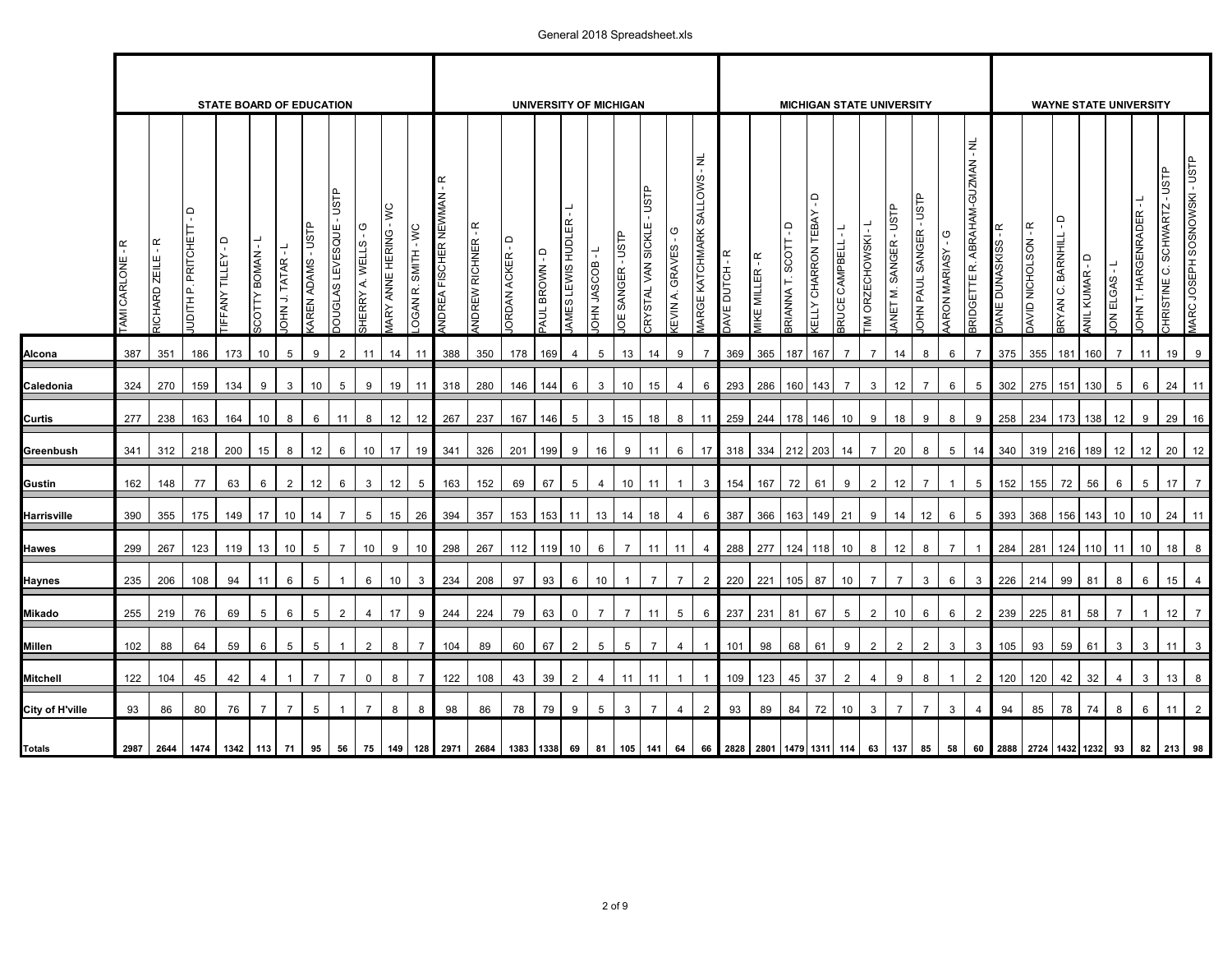## General 2018 Spreadsheet.xls

|                 |                                             |                               |                                      | <b>ALCONA COUNTY</b>               |                                      |                                  |                                          |                                     |                                     | <b>CITY OF HARRISVILLE</b>         |                                             |                                      |                                   |                                                        |                                       | <b>CALEDONIA</b>                   |                                   | <b>CURTIS</b>                      |                                | <b>GREENBUSH</b>             |                                  | <b>GUSTIN</b>                | <b>HARRISVIL</b><br>LE.                      | <b>HAWES</b>                             | <b>HAYNES</b>                           |
|-----------------|---------------------------------------------|-------------------------------|--------------------------------------|------------------------------------|--------------------------------------|----------------------------------|------------------------------------------|-------------------------------------|-------------------------------------|------------------------------------|---------------------------------------------|--------------------------------------|-----------------------------------|--------------------------------------------------------|---------------------------------------|------------------------------------|-----------------------------------|------------------------------------|--------------------------------|------------------------------|----------------------------------|------------------------------|----------------------------------------------|------------------------------------------|-----------------------------------------|
|                 | CORDES - R REG OF DEEDS<br><b>IELISSAA.</b> | <b>WINOO QVON B-ATINOS TR</b> | DANIEL G. GAUTHIER - R - COMM DIST 1 | $\sim$<br>TRIA MONSTON - ROOM DIST | S.<br>CAROLYN BRUMMUND - R COMM DIST | <b>DAM BREGE - R COMM DIST 4</b> | ю<br><b>GARY R. WNUK - NPA COMM DIST</b> | <b>SARBARA LUENBERGER - R MAYOR</b> | <b>IEFFREY P. GEHRING - D MAYOR</b> | <b>3ARBARA A. PIERCE - D CLERK</b> | <b><i>LHOMAS F. KEERL - R TREASURER</i></b> | <b>USTIN R. WILSON - L TREASURER</b> | ᡪ<br>IM FERGUSON - R TRUSTEE WARD | $\mathbf{\Omega}$<br>MARY G. PETERSON - D TRUSTEE WARD | - R SUPERVISOR<br><b>ABS AN IQNAC</b> | <b>REBECCA ABEND - R TREASURER</b> | <b>SINDY K. SMITH - R TRUSTEE</b> | <b>WIHRYN BONNER - RITREASURER</b> | - R TRUSTEE<br>SHEILA M. SCOTT | TRINA BORENSTEIN - D TRUSTEE | CHARLES A. GOLDSTROM - RITRUSTEE | OHN E. SCHLICKER - D TRUSTEE | <b>TRUSTEE</b><br><b>SORDON JOHNSTON - R</b> | <b>GLADHILL - R TRUSTEE</b><br>EVELYN M. | <b>GINGER L. CAMPBELL - R TREASURER</b> |
| Alcona          | 537                                         | 513                           | 532                                  |                                    |                                      |                                  |                                          |                                     |                                     |                                    |                                             |                                      |                                   |                                                        |                                       |                                    |                                   |                                    |                                |                              |                                  |                              |                                              |                                          |                                         |
| Caledonia       | 475                                         | 460                           | 472                                  |                                    |                                      |                                  |                                          |                                     |                                     |                                    |                                             |                                      |                                   |                                                        | 454                                   | 243                                | 458                               |                                    |                                |                              |                                  |                              |                                              |                                          |                                         |
| Curtis          | 451                                         | 296                           |                                      |                                    |                                      |                                  | 373                                      |                                     |                                     |                                    |                                             |                                      |                                   |                                                        |                                       |                                    |                                   | 482                                |                                |                              |                                  |                              |                                              |                                          |                                         |
| Greenbush       | 518                                         | 472                           |                                      |                                    | 510                                  |                                  |                                          |                                     |                                     |                                    |                                             |                                      |                                   |                                                        |                                       |                                    |                                   |                                    | 434                            | 226                          |                                  |                              |                                              |                                          |                                         |
| Gustin          | 270                                         | 227                           |                                      |                                    |                                      | 261                              |                                          |                                     |                                     |                                    |                                             |                                      |                                   |                                                        |                                       |                                    |                                   |                                    |                                |                              | 213                              | 88                           |                                              |                                          |                                         |
| Harrisville     | 585                                         | 493                           |                                      | 561                                |                                      |                                  |                                          |                                     |                                     |                                    |                                             |                                      |                                   |                                                        |                                       |                                    |                                   |                                    |                                |                              |                                  |                              | 550                                          |                                          |                                         |
| Hawes           | 444                                         | 396                           |                                      |                                    |                                      | 419                              |                                          |                                     |                                     |                                    |                                             |                                      |                                   |                                                        |                                       |                                    |                                   |                                    |                                |                              |                                  |                              |                                              | 413                                      |                                         |
| <b>Haynes</b>   | 357                                         | 318                           |                                      | 151                                |                                      | 167                              |                                          |                                     |                                     |                                    |                                             |                                      |                                   |                                                        |                                       |                                    |                                   |                                    |                                |                              |                                  |                              |                                              |                                          | 347                                     |
| Mikado          | 350                                         | 278                           |                                      |                                    | 261                                  |                                  | 43                                       |                                     |                                     |                                    |                                             |                                      |                                   |                                                        |                                       |                                    |                                   |                                    |                                |                              |                                  |                              |                                              |                                          |                                         |
| Millen          | 172                                         | 140                           |                                      |                                    |                                      |                                  | 135                                      |                                     |                                     |                                    |                                             |                                      |                                   |                                                        |                                       |                                    |                                   |                                    |                                |                              |                                  |                              |                                              |                                          |                                         |
| <b>Mitchell</b> | 177                                         | 148                           |                                      |                                    |                                      |                                  | 144                                      |                                     |                                     |                                    |                                             |                                      |                                   |                                                        |                                       |                                    |                                   |                                    |                                |                              |                                  |                              |                                              |                                          |                                         |
| City of H'ville | 186                                         | 171                           |                                      | 174                                |                                      |                                  |                                          | 115                                 | 124                                 | 194                                | 147                                         | 77                                   | 60                                | 73                                                     |                                       |                                    |                                   |                                    |                                |                              |                                  |                              |                                              |                                          |                                         |
| Totals          | 4522                                        |                               | 3912 1004                            | 886                                | 771                                  | 847                              | 695                                      | 115                                 |                                     | 124 194                            | 147                                         | 77                                   | 60                                | 73                                                     |                                       | 454 243                            | 458                               | 482                                | 434                            | 226                          | 213                              | 88                           | 550                                          | 413                                      | 347                                     |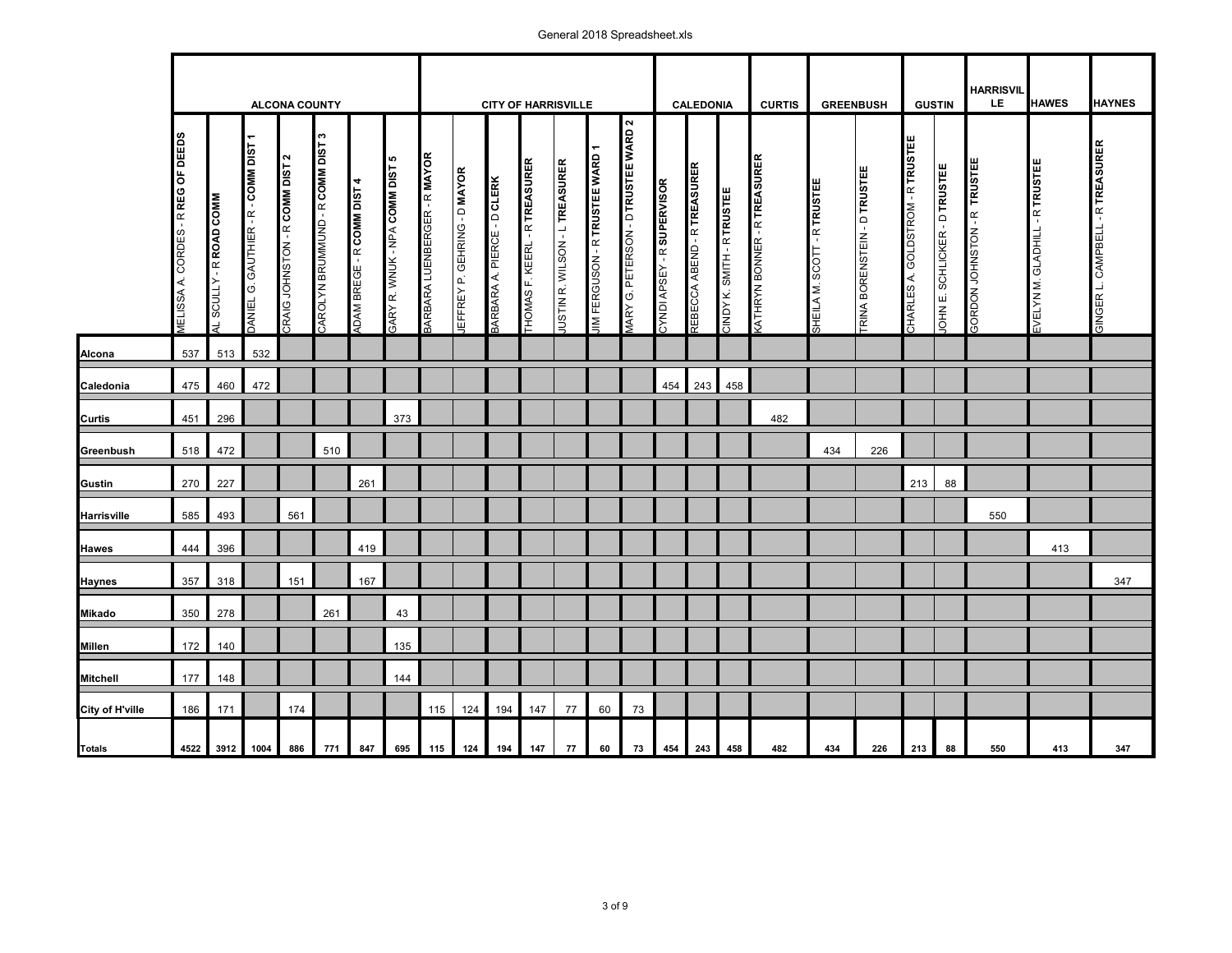## General 2018 Spreadsheet.xls

|                 |                  |                                       | <b>JUSTICE OF SUPREME</b><br><b>COURT</b> |                  |                        |                        | <b>COURT OF</b><br><b>APPEALS</b><br><b>4TH DIST</b> |                                         | <b>PROBATE</b><br><b>COURT</b> |                      |                                   | <b>VILLAGE</b>     |                                   |           | <b>KIRTLAND</b><br><b>COMM</b><br><b>COLLEGE</b> |                 |                        | <b>C.O.O.R ISD</b>      |                       |                   | <b>ALCONA</b><br><b>SCHOOLS</b> |                   | <b>OSCODA</b><br><b>SCHOOLS</b> |                       |                       | <b>FAIRVIEW</b><br><b>SCHOOLS</b> |                        |
|-----------------|------------------|---------------------------------------|-------------------------------------------|------------------|------------------------|------------------------|------------------------------------------------------|-----------------------------------------|--------------------------------|----------------------|-----------------------------------|--------------------|-----------------------------------|-----------|--------------------------------------------------|-----------------|------------------------|-------------------------|-----------------------|-------------------|---------------------------------|-------------------|---------------------------------|-----------------------|-----------------------|-----------------------------------|------------------------|
|                 | SAMUEL BAGENSTOS | <b><i>MEGAN KATHLEEN CAVANAGH</i></b> | ELIZABETH T. CLEMENT                      | <b>DOUG DERN</b> | <b>ÆRRY LEE MORGAN</b> | <b>URTIS T. WILDER</b> | STEPHEN L. BORRELLO - 6 YR TERM                      | <b>BROCK A. SWARTZLE - PARTIAL TERM</b> | AURA A. FRAWLEY                | INDA K. SOMERS CLERK | HUSSAIN TREASURER<br><b>ATTOF</b> | SARA HEALY TRUSTEE | AMANDA MACNEILL ZIELINSKI TRUSTEE | HAY KNEPP | <b>JACK KRAMER</b>                               | DAVID PATTERSON | <b>WIHRYN FUELLING</b> | <b>MELISSA G. HAYES</b> | <b>M. LYNDA MAREK</b> | <b>GRA MULARZ</b> | <b>NHOTE TOPIN</b>              | CHARLES SPITZNAGE | WARY M. REITLER                 | <b>DANIEL SCHLINK</b> | <b>MICHAEL ALCHIN</b> | JON FORD                          | <b>MERIANNE TAPPAN</b> |
| Alcona          | 56               | 245                                   | 362                                       | 24               | 51                     | 281                    | 446                                                  | 441                                     | 495                            |                      |                                   |                    |                                   |           |                                                  |                 |                        |                         |                       |                   | 418                             | 362               |                                 |                       |                       |                                   |                        |
| Caledonia       | 50               |                                       | 131 310                                   | 46               | 49                     | 220                    | 373                                                  | 375                                     | 415                            |                      |                                   |                    |                                   |           |                                                  |                 |                        |                         |                       |                   | 360                             | 287               |                                 |                       |                       |                                   |                        |
| Curtis          | 46               |                                       | 183 223                                   | 52               | 66                     | 217                    | 377                                                  | 376                                     | 397                            |                      |                                   |                    |                                   |           |                                                  |                 |                        |                         |                       |                   |                                 |                   | 347                             | 318                   |                       |                                   |                        |
| Greenbush       | 84               | 203                                   | 280                                       | 19               |                        | 120 291                | 468                                                  | 463                                     | 506                            |                      |                                   |                    |                                   |           |                                                  |                 |                        |                         |                       |                   |                                 |                   | 462                             | 352                   |                       |                                   |                        |
| Gustin          | 26               | 95                                    | 127                                       | 15               | 19                     | 151                    | 219                                                  | 217                                     | 241                            | 43                   | 41                                | 36                 | 28                                |           |                                                  |                 |                        |                         |                       |                   | 198                             | 156               | 1                               | $\overline{2}$        |                       |                                   |                        |
| Harrisville     |                  | 113 226 300                           |                                           | 27               | 45                     | 283                    | 440                                                  | 436                                     | 539                            |                      |                                   |                    |                                   |           |                                                  |                 |                        |                         |                       |                   | 423                             | 385               |                                 |                       |                       |                                   |                        |
| Hawes           | 48               | 204 236                               |                                           | 36               | 38                     | 179                    | 355                                                  | 349                                     | 406                            | 72                   | 70                                | 72                 | 52                                |           |                                                  |                 |                        |                         |                       |                   | 372                             | 286               |                                 |                       |                       |                                   |                        |
| Haynes          | 31               | 98                                    | 220                                       | 27               | 46                     | 168                    | 275                                                  | 267                                     | 302                            |                      |                                   |                    |                                   |           |                                                  |                 |                        |                         |                       |                   | 268                             | 222               |                                 |                       |                       |                                   |                        |
| Mikado          | 16               |                                       | 116 160                                   | 53               | 52                     | 162                    | 288                                                  | 289                                     | 316                            |                      |                                   |                    |                                   |           |                                                  |                 |                        |                         |                       |                   | 32                              | 22                | 231                             | 171                   |                       |                                   |                        |
| Millen          | 17 <sup>2</sup>  | 54                                    | 83                                        | $\overline{7}$   | 28                     | 98                     | 125                                                  | 125                                     | 147                            |                      |                                   |                    |                                   |           |                                                  |                 |                        |                         |                       |                   | 126                             | 94                |                                 |                       |                       |                                   |                        |
| <b>Mitchell</b> | 24               | 66                                    | 84                                        | $\overline{7}$   | 12                     | 112                    | 142                                                  | 140                                     | 154                            |                      |                                   |                    |                                   |           | 130 101                                          | 91              | 71                     | 105                     | 71                    | 54                |                                 |                   |                                 |                       |                       | 109 112 119                       |                        |
| City of H'ville | 39               | 81                                    | 107                                       | $\overline{7}$   | 18                     | 80                     | 152                                                  | 147                                     | 177                            |                      |                                   |                    |                                   |           |                                                  |                 |                        |                         |                       |                   | 148                             | 128               |                                 |                       |                       |                                   |                        |
| <b>Totals</b>   |                  |                                       | 550 1702 2492 320 544 2242                |                  |                        |                        | 3660                                                 | 3625                                    | 4095                           |                      | 115 111                           | 108                | 80                                |           | 130 101                                          | 91              |                        | 71 105                  | 71                    | 54                | 2345                            | 1942              | 1041                            | 843                   |                       | 109 112 119                       |                        |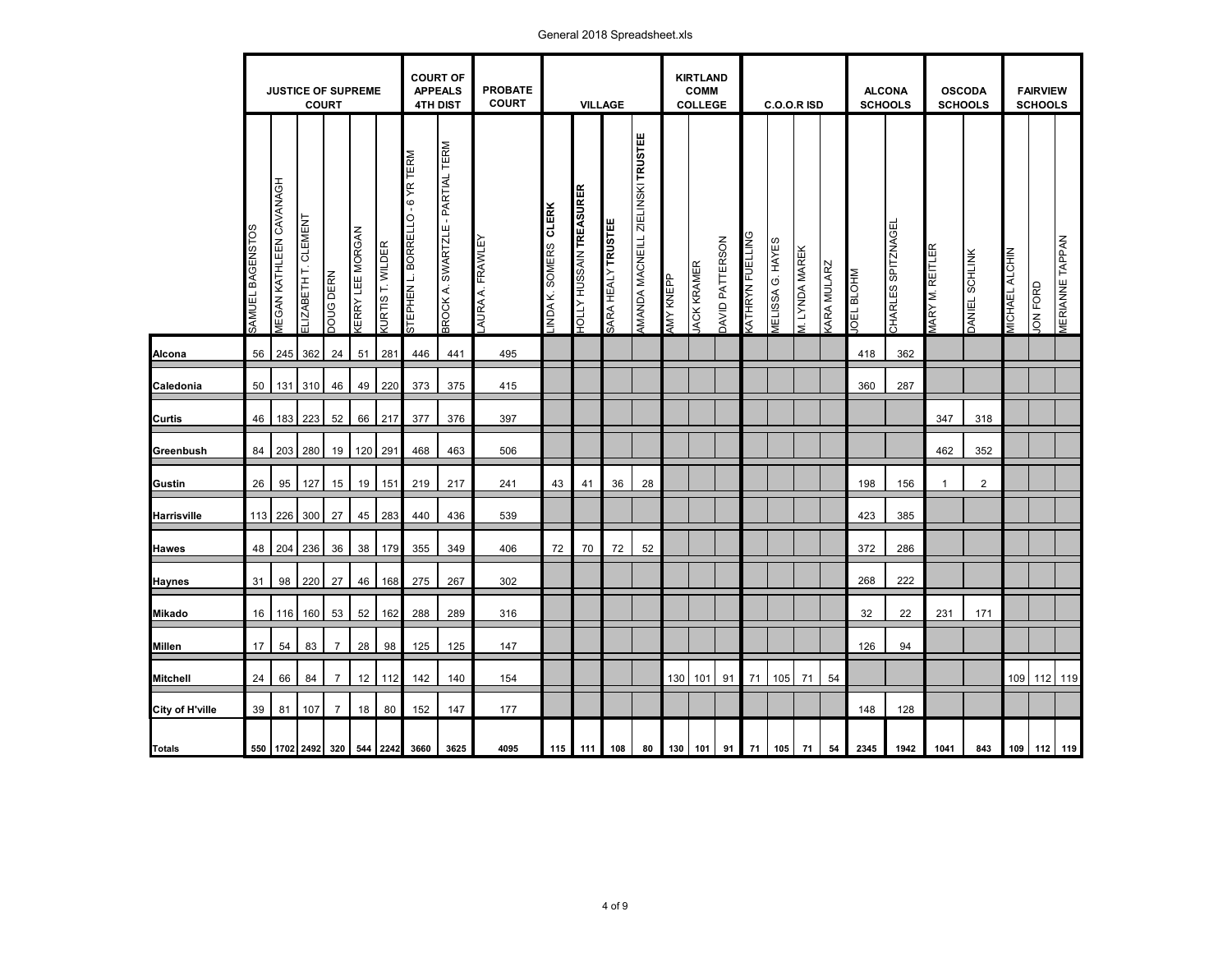General 2018 Spreadsheet.xls

|                 | PROPOSAL 18-1 |                | PROPOSAL 18-2 |                | PROPOSAL 18-3 |                | <b>ALCONA COUNTY</b><br><b>MILLAGE</b> |                | <b>HALL/COMM</b><br><b>CENTER</b> | <b>CURTIS TWP FIRE</b> |
|-----------------|---------------|----------------|---------------|----------------|---------------|----------------|----------------------------------------|----------------|-----------------------------------|------------------------|
|                 | <b>SEX</b>    | $\overline{9}$ | SEX           | $\overline{9}$ | YES           | $\overline{9}$ | SEX                                    | $\overline{S}$ | YES                               | $\overline{9}$         |
| Alcona          | 298           | 382            | 328           | 336            | 378           | 294            | 411                                    | 264            |                                   |                        |
| Caledonia       | 258           | 317            | 286           | 279            | 293           | 271            | 240                                    | 330            |                                   |                        |
| Curtis          | 277           | 293            | 260           | 297            | 301           | 257            | 198                                    | 361            | 209                               | 362                    |
| Greenbush       | 352           | 339            | 379           | 288            | 385           | 283            | 333                                    | 339            |                                   |                        |
| Gustin          | 126           | 184            | 149           | 155            | 159           | 145            | 135                                    | 172            |                                   |                        |
| Harrisville     | 309           | 394            | 305           | 368            | 346           | 335            | 328                                    | 363            |                                   |                        |
| Hawes           | 255           | 287            | 227           | 299            | 282           | 241            | 211                                    | 326            |                                   |                        |
| Haynes          | 155           | 254            | 187           | 218            | 191           | 214            | 190                                    | 216            |                                   |                        |
| Mikado          | 198           | 201            | 177           | 210            | 201           | 189            | 170                                    | 221            |                                   |                        |
| Millen          | 105           | 115            | 114           | 100            | 116           | 99             | 86                                     | 130            |                                   |                        |
| Mitchell        | 96            | 109            | 86            | 112            | 94            | 110            | 105                                    | 101            |                                   |                        |
| City of H'ville | 119           | 115            | 145           | 85             | 137           | 93             | 144                                    | 87             |                                   |                        |
| Totals          | 2548          | 2990           | 2643          | 2747           | 2883          | 2531           | 2551                                   | 2910           | 209                               | 362                    |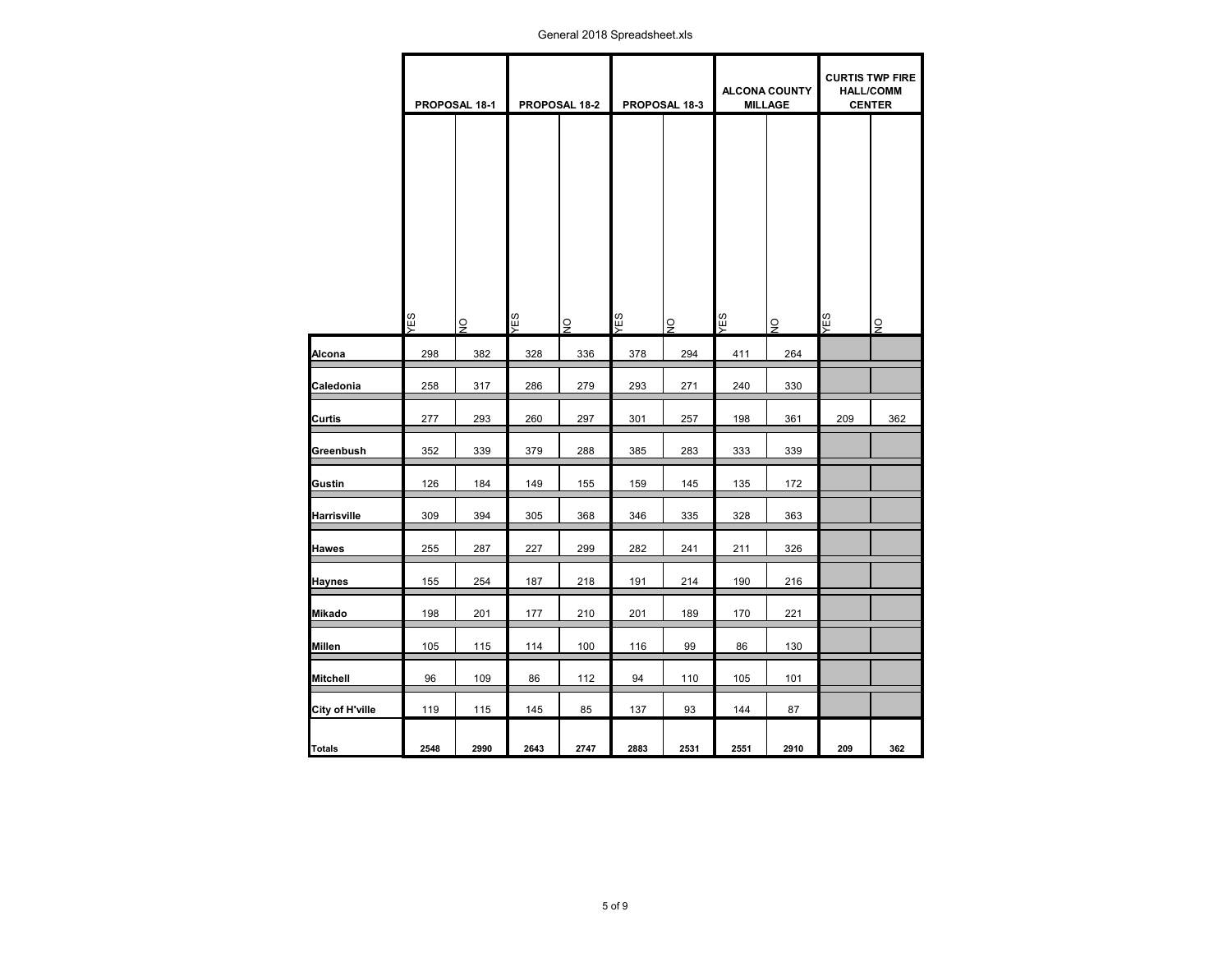|                        |                            |                                      |                                | <b>WRITE - IN CANDIDATES</b> |  |  |  |  |
|------------------------|----------------------------|--------------------------------------|--------------------------------|------------------------------|--|--|--|--|
|                        | JASON JAKE PETTY ROAD COMM | SHEILA R. PHILLIPS VILLAGE PRESIDENT | SARAH ROE CALENDONIA TREASURER |                              |  |  |  |  |
| Alcona                 | 23                         |                                      |                                |                              |  |  |  |  |
|                        |                            |                                      |                                |                              |  |  |  |  |
| Caledonia              | 25                         |                                      | 259                            |                              |  |  |  |  |
| <b>Curtis</b>          | 190                        |                                      |                                |                              |  |  |  |  |
| Greenbush              | 49                         |                                      |                                |                              |  |  |  |  |
| <b>Gustin</b>          | 54                         | 10                                   |                                |                              |  |  |  |  |
| <b>Harrisville</b>     | 102                        |                                      |                                |                              |  |  |  |  |
| <b>Hawes</b>           | 78                         | 20                                   |                                |                              |  |  |  |  |
| <b>Haynes</b>          | 35                         |                                      |                                |                              |  |  |  |  |
|                        |                            |                                      |                                |                              |  |  |  |  |
| <b>Mikado</b>          | 96                         |                                      |                                |                              |  |  |  |  |
| <b>Millen</b>          | 47                         |                                      |                                |                              |  |  |  |  |
| <b>Mitchell</b>        | 24                         |                                      |                                |                              |  |  |  |  |
|                        |                            |                                      |                                |                              |  |  |  |  |
| <b>City of H'ville</b> | $\overline{20}$            |                                      |                                |                              |  |  |  |  |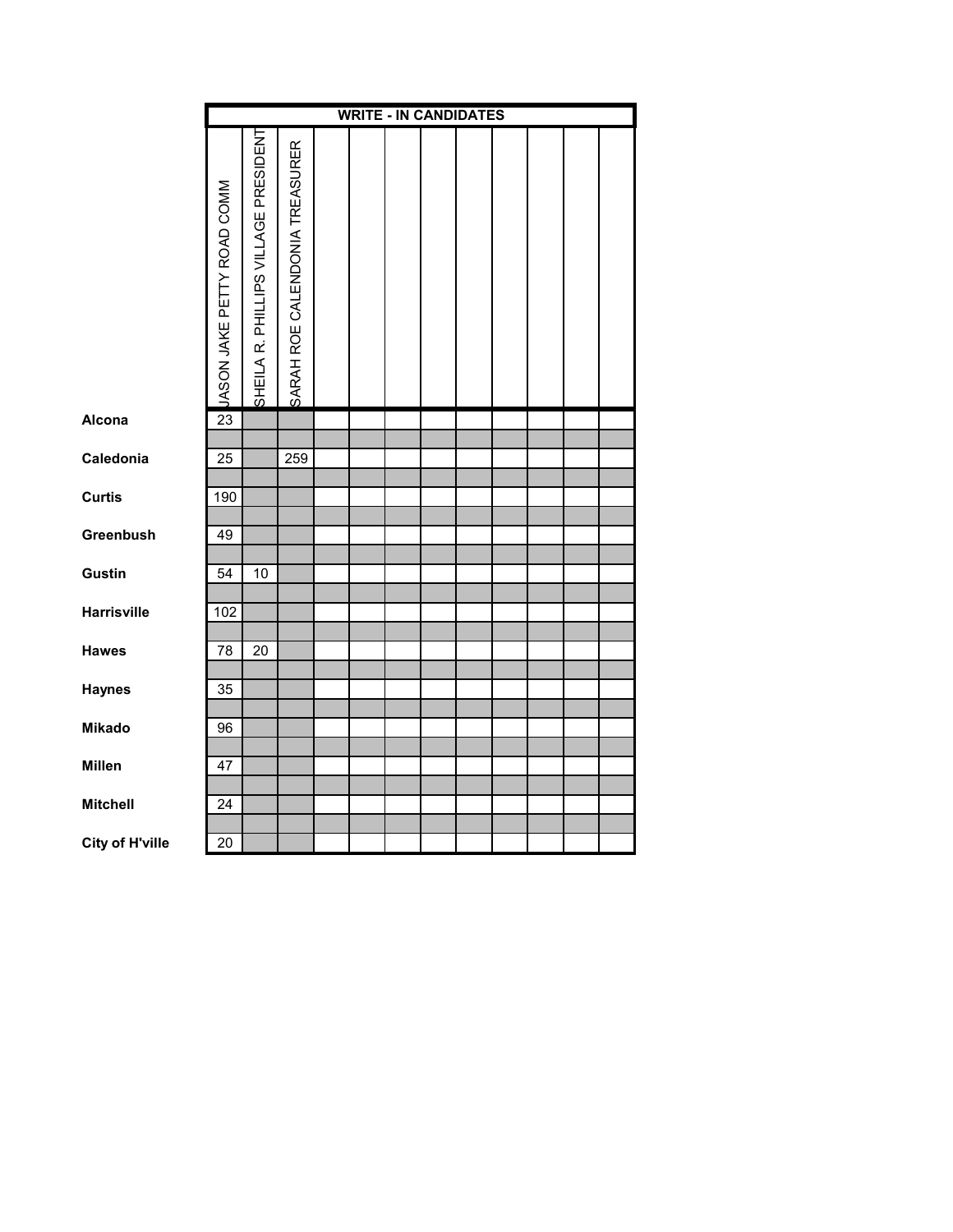

STATE OF MICHIGAN BUREAU OF ELECTIONS LANSING

# **MEMORANDUM**

DATE: TO: FROM: SUBJECT: October 26. 2018 County Oerks **Michigan Bureau of Elections** Write-in Candidates for November 6, 2018: FINAL LISTING

The deadline for filing a Declaration of Intent form for the November 6, 2018 General Election elapsed at 4:00 p.m. today. Friday. October 26. 2018. The following represents a final listing of the individuals who filed a Declaration of Intent form on the state level to express their interest in seeking election to the indicated offices with write-in votes.

| <b>Candidate Name</b>        | Office            | <b>Term</b> |
|------------------------------|-------------------|-------------|
| <b>Evan Space</b>            | Governor          | Regular     |
| <b>William Cobbs</b>         | Governor          | Regular     |
| <b>Angelo Scott Brown</b>    | Governor          | Regular     |
| <b>Patrick O'Neal Burney</b> | Governor          | Regular     |
| Raymond A. Hall              | Governor          | Regular     |
| <b>Lance Herman</b>          | Governor          | Regular     |
| Larry James Hutchinson, Jr.  | Governor          | Regular     |
| Henry Joseph Lester          | Governor          | Regular     |
| Clyde Lynch                  | Governor          | Regular     |
| <b>Chaneika Ranell Penny</b> | Governor          | Regular     |
| <b>Francis L. Rowley</b>     | Governor          | Regular     |
| <b>Robin Lee Sanders</b>     | Governor          | Regular     |
| <b>John Arthur Williams</b>  | Governor          | Regular     |
| <b>William F. White</b>      | <b>US Senator</b> | Regular     |
| <b>Tim Yow</b>               | <b>US Senator</b> | Regular     |
| <b>Tom Bagwell</b>           | <b>US Senator</b> | Regular     |
| <b>Valerie L. Willis</b>     | <b>US Senator</b> | Regular     |

BUREAU OF ELECTIONS<br>RICHARD H. AUSTIN BUILDING • 1ST FLOOR • 430 W. ALLEGAN • LANSING, MICHIGAN 48918<br>WWW.Michigan.gov/elections • (800) 292-5973